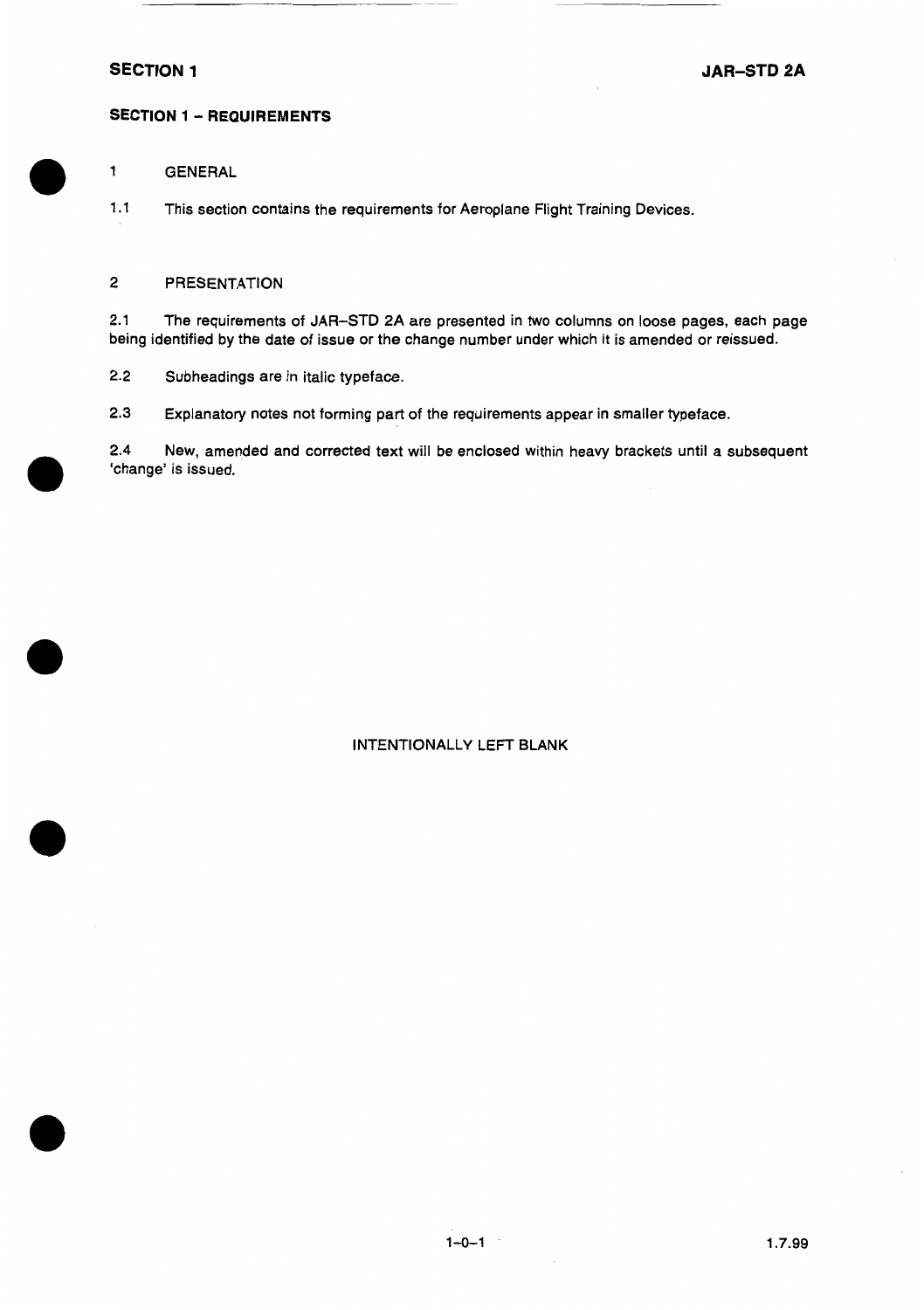$\mathcal{A}$ 

# **INTENTIONALLY LEFT BLANK**

 $\overline{\phantom{a}}$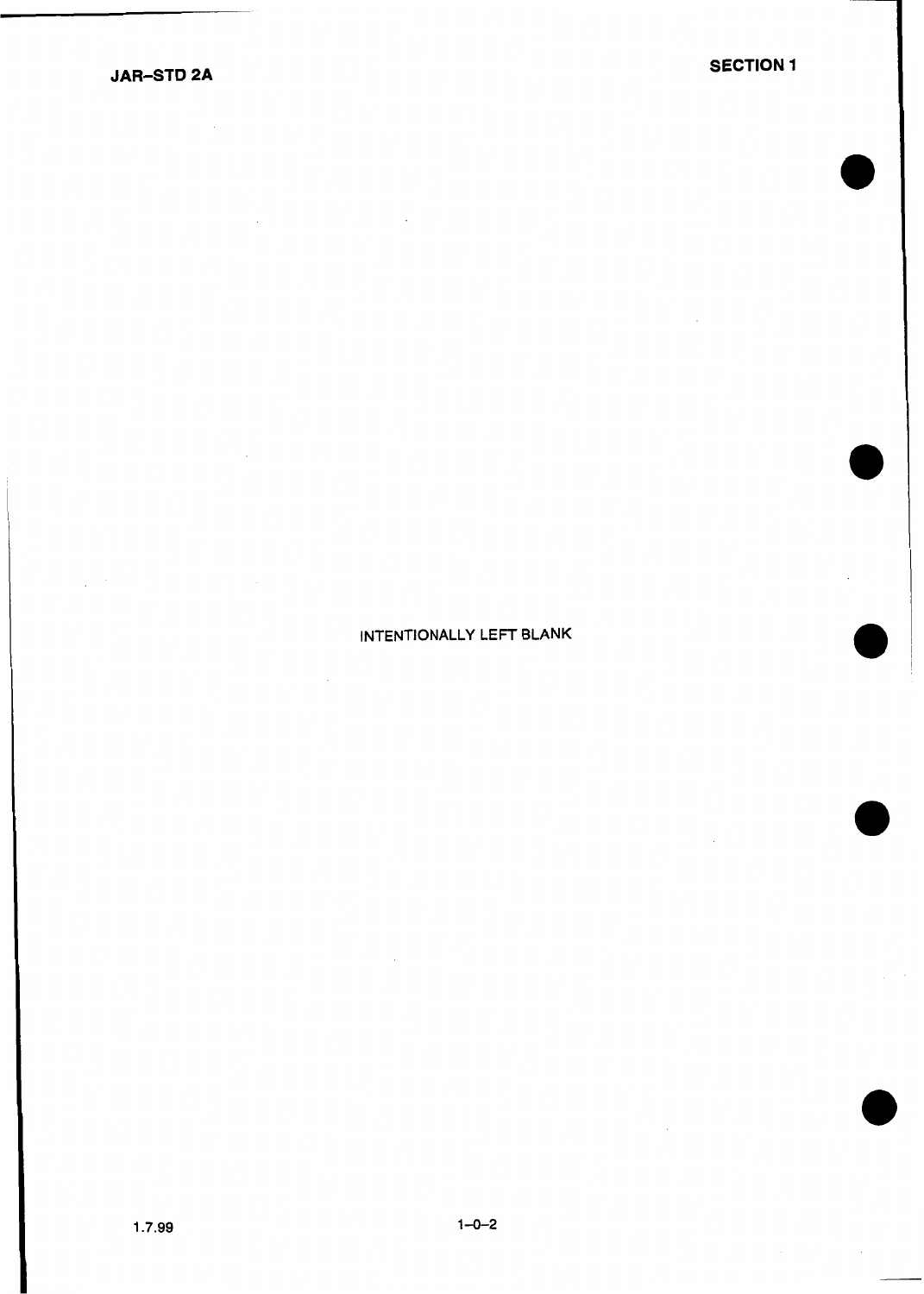# **SUBPART A** - **APPLICABILITY**

# **JAR-STD 2A.001 Applicability**

JAR-STD 2A applies to those persons, organizations or enterprises **(FTD** operators) seeking qualification of Flight Training Devices (FTD). **FTD** users also shall gain approval to use the FTD as part of their approved training programmes despite the fact that the **FTD** has been previously qualified. Although this document provides guidance for FTD users, precise details of such approvals are contained in JAR-OPS, JAR-FCL and other applicable documents.

 $\bar{z}$ 

 $\cdots$ 

#### INTENTIONALLY LEFT BLANK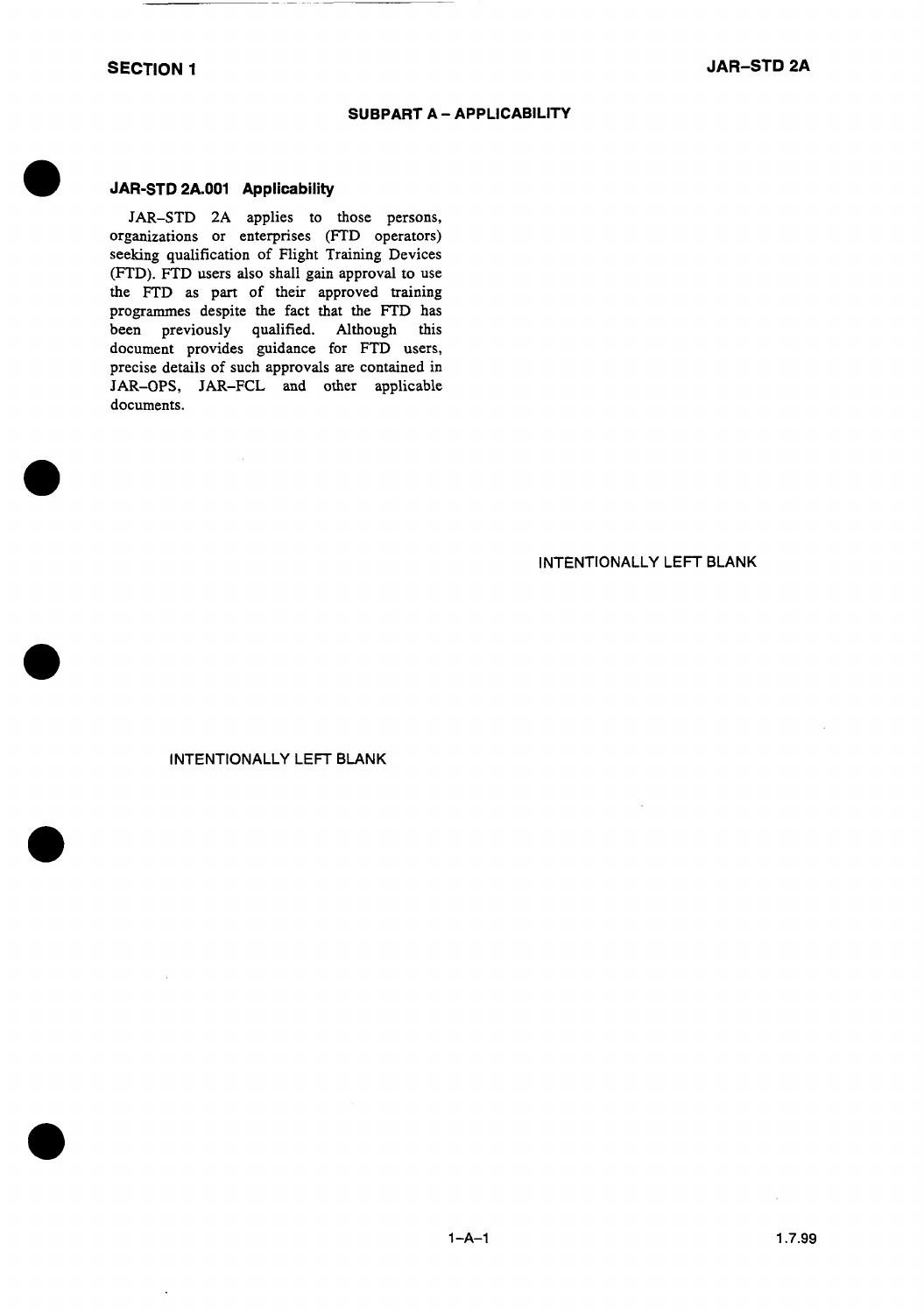$\mathcal{L}_{\mathcal{A}}$ 

 $\overline{\phantom{a}}$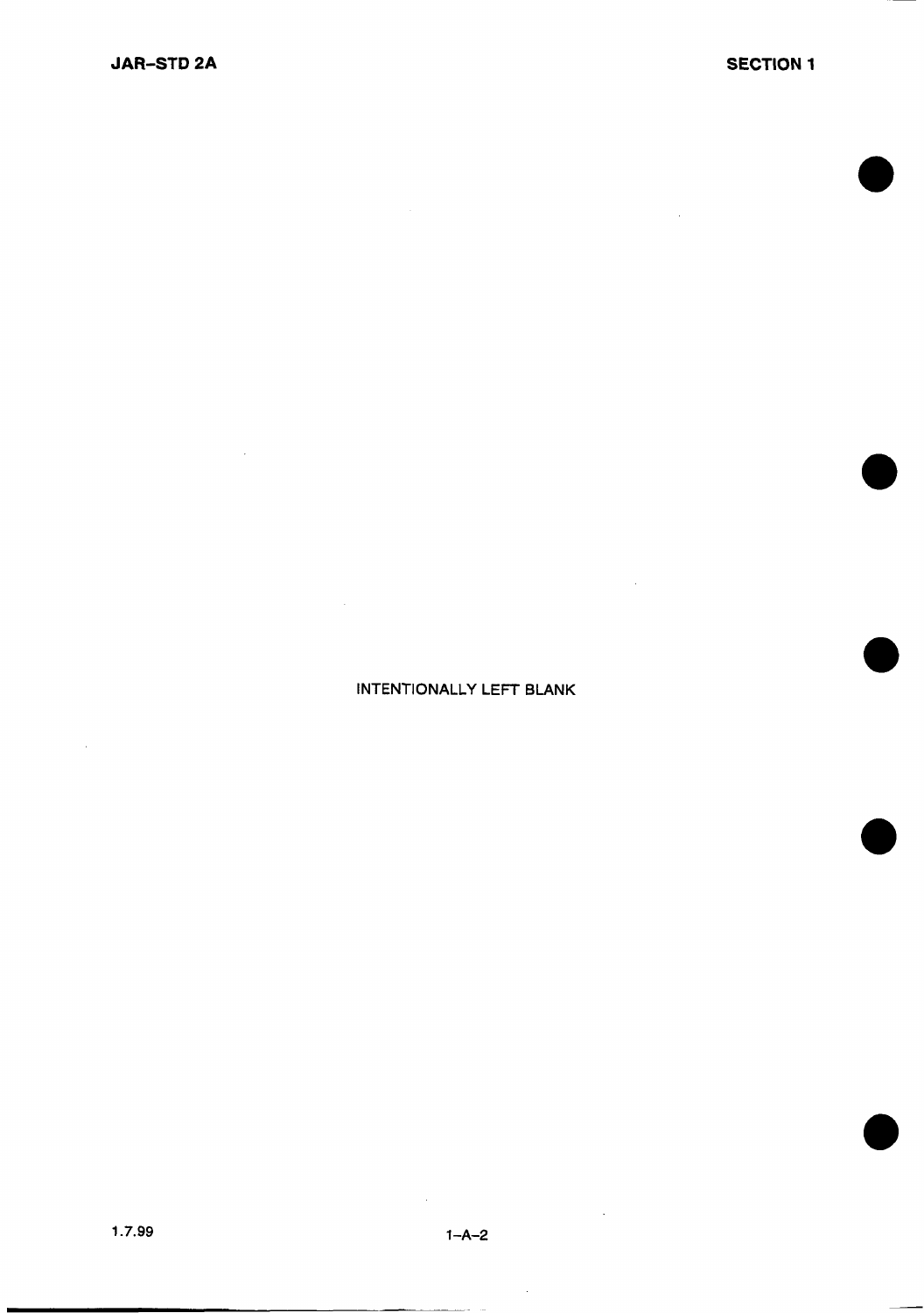#### **SUBPART B -GENERAL**

*0* 

*0* 

# *0* **JAR-STD 2A.005 Terminology**

Because of the technical complexity of STD Qualification, it is essential that standard terminology is used throughout. The following principal terms and abbreviations shall be used in order to comply with JAR-STD. Further terms and abbreviations are contained in AMC STD 2A.005.

training device which is either a Flight Simulator (FS), a Flight Training Device (FTD), a Flight & Navigation Procedures Trainer (FNPT), or an Other Training Device (OTD). (i) *Synthetic Training Device User (STD* 

(b) *Flight Simulator.* **A** full size replica of a specific type or make, model and series aeroplane flight deck, including the assemblage of all equipment and computer programmes necessary to (j) *Synthetic Training Device Qualification* represent the aeroplane in ground and flight (*STD Oualification*). The level of technical ability represent the aeroplane in ground and flight operations, a visual system providing an out of the of an STD as defined in the compliance flight deck view, and a force cueing motion document. system. It is in compliance with the minimum standards for Flight Simulator Qualification.

*Flight Training Device (FTD).* A full size replica of **an** aeroplane's instruments, equipment, panels and controls in an open flight deck area or an enclosed aeroplane flight deck, including the assemblage of equipment and computer software programmes necessary to represent the aeroplane in ground and flight conditions to the extent of the systems installed in the device. It does not require a force cueing motion or visual system. It is in compliance With the minimum standards for a specific FTD Level of Qualification. standa<br>(c)<br>replica<br>panels

> *Flight and Navigation Procedures Trainer*  (d) - *Type II (FNPT II).* A ground based training device which represents the flight deck environment of a multi-engine aeroplane type or class to the extent that the systems appear to function **as** in an aeroplane. It incorporates a visual system providing an out of the fight deck view.

> (e) *Flight and Navigation Procedures Trainer* - *Type I (FNPT I).* A ground based training device which represents the flight deck environment of a class of aeroplanes.

> *Other Training Device (OTD).* A training aid other than Flight Simulator, Flight Training Device or Flight and Navigation Procedures Trainer which provides **for** training where a complete flight deck environment is not necessary. *(f)*

#### JAR-STD 2A.005 (continued)

(g) *Synthetic Training Device Approval (STD*  Approval). The extent to which an STD of a specified Qualification Level may be used by persons, Organisations or enterprises as approved by the Authority. It takes account of aeroplane to STD differences and the operating and training ability of the organisation.

(h) Synthetic Training Device Operator (STD *Operator).* That person, Organisation or enterprise requesting and maintaining the qualification of a particular STD. (a) *'Ynthetic Training Device (sTD).* A directly responsible to the Authofity for

> *User).* The person, Organisation or enterprise requesting training, checking and testing credits through the use of an FTD.

**(k)** *Qualification Test Guide (QTG).* A document designed to demonstrate that the performance and handling qualities of an STD agree within prescribed limits with those of the aeroplane and that all applicable regulatory requirements have been met. The QTG includes both the aeroplane and STD Data used to support the validation.

#### **JAR-STD 2A.010 Implementation**

**JAR-STD** 2A will be implemented no later than 1 July 2000 whereupon national arrangements, procedures and Qualification Certificates shall fully comply with JAR-STD 2A criteria.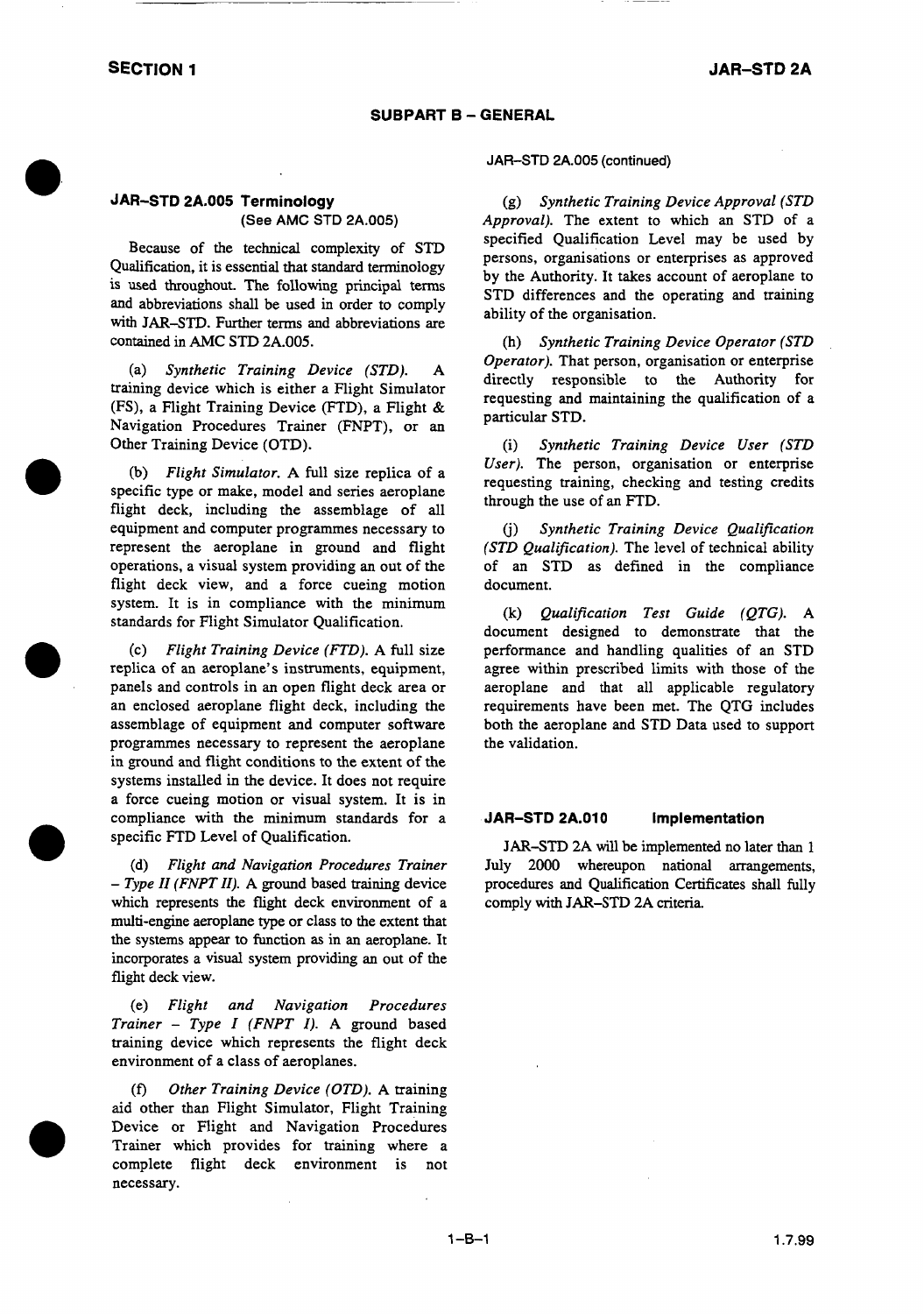$\mathcal{L}_{\mathcal{A}}$ 

 $\bar{z}$ 

 $\sim 10$ 

# **INTENTIONALLY LEFT BLANK**

l,

 $\mathbb{R}^2$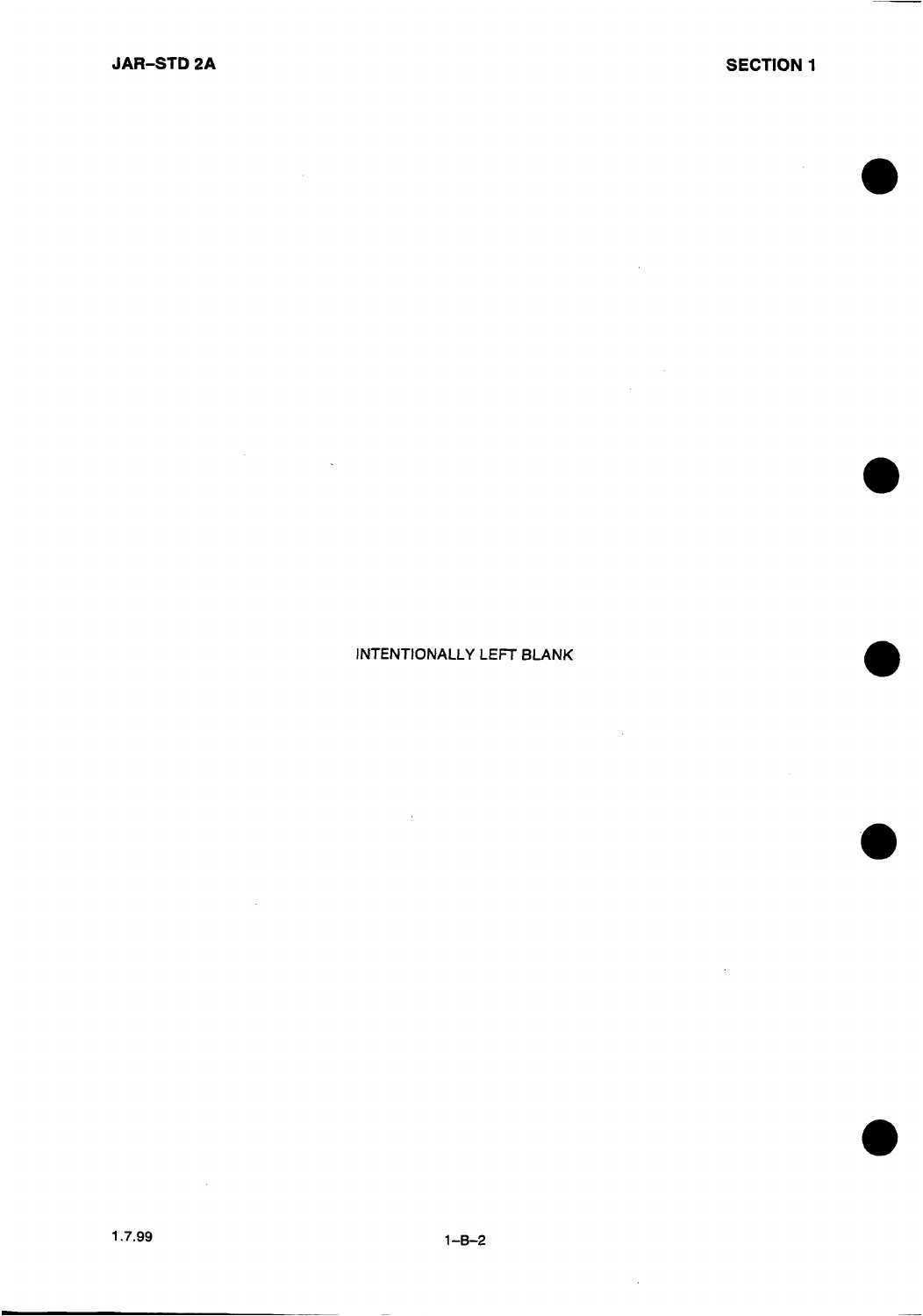# **SUBPART C** - **AEROPLANE FLIGHT TRAINING DEVICES**

### **e JAR-STD 2A.015 Application for FTD qualification**  *(See* AMC **STD** 2A.015) (See IEM STD 2A.015)

(a) The operator of an FTD requiring evaluation of this FTD shall apply to the Authority giving 3 months notice.

An STD (FTD) Qualification Cerificate (b) will be issued following satisfactory completion of an evaluation by the Authority.

(a) An FTD qualification is valid for 12 months unless otherwise specified by the Authority.

(b) An **FTD** qualification test for revalidation may take place at any time within the **60** days prior the expiry of the validity of the qualification document. The new period of validity shall continue from the expiry date of the previous qualification document.

(c) The Authority may refuse, revoke, suspend or vary an FTD qualification, if the provisions of JAR-STD 2A are not satisfied.

#### **JAR-STD 2A.025 Rules governing FTD Operators**  (See AMC STD 2A.025)

The operator of an FTD shall demonstrate his capability to maintain the performance, functions and other characteristics specified for the FTD qualification Level:

(a) *Quality system* 

*0* 

(1) A Quality System shall be established and a Quality Manager designated to monitor compliance with, and the adequacy of, procedures required to ensure the maintenance of the Qualification Level of STDs. Compliance monitoring shall include a feed-back system to the Accountable Manager to ensure corrective action as necessary.

JAR-STD 2A.O25(a) (continued)

**(2)** The Quality System shall include a Quality Assurance Programme that contains procedures designed to verify that the specified performance, functions and characteristics are being conducted in accordance **with** all applicable requirements, standards and procedures.

(3) The Quality System and the Quality Manager shall be acceptable to the Authority.

**(4)** The Quality System shall be described in relevant documentation.

(b) *Updating.* Maintain a link with JAR-STD 2A.020 Validity of FTD (b) Updating. Maintain a link with<br>
qualification<br>
(a) An FTD qualification is valid for

(1) *Aeroplane modifications.*  Aeroplane modifications whether or not enforced by an airworthiness directive, and which are essential for training and checking shall be introduced into all affected Flight Training Devices.

(2) Modification of FTDs, including motion and visual systems (if applicable):

> (i) Where applicable and essential for training and checking, STD operators shall update their Flight Training Devices (for example in the light of data revisions). Modifications of the FTD hardware and software which affect flight, ground handling and performance or any major modifications of the motion or visual system (if applicable) shall be evaluated to determine the impact on the original qualification criteria. If necessary, STD operators shall prepare amendments for any affected Validation Tests. The STD operator shall test the FTD to the new criteria.

> (ii) The Authority shall be advised in advance of any major changes to determine whether or not a special evaluation of the **STD** may be necessary prior to returning it to training following the modification.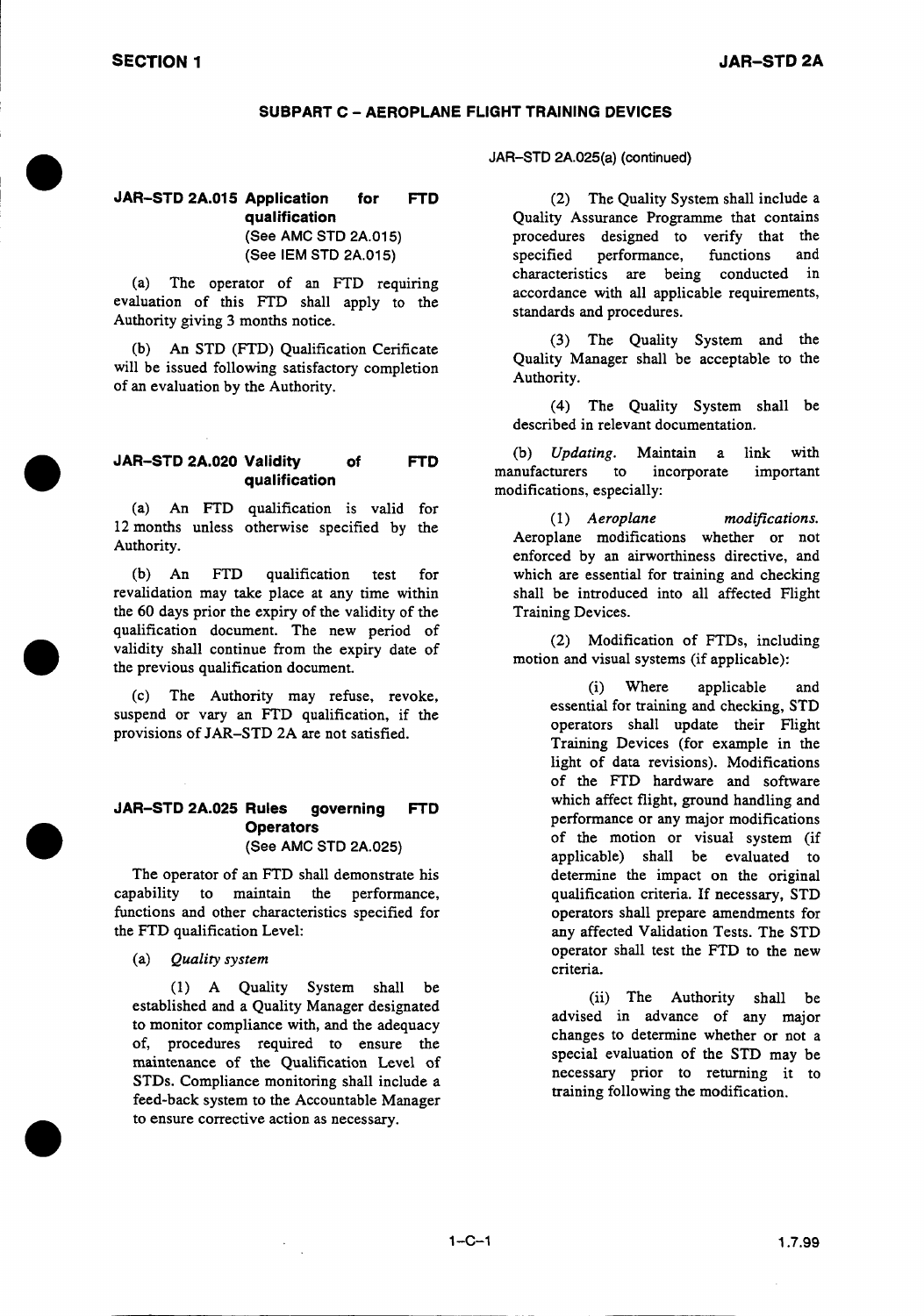### **JAR-STD 2A.025 (continued)**

(c) *Installations.* Ensure that the STD is located in a suitable environment which supports safe and reliable operation.

(1) The STD operator shall ensure that the STD and its installation comply with the local, country or state regulations for Health and Safety. However as a minimum the following shall be addressed:

> (i) STD occupants and maintenance personnel shall receive adequate briefing on STD safety.

> (ii) Adequate fire/smoke detection, warning and suppression arrangements to ensure the safe passage of personnel from the STD.

> (iii) Adequate protection against electrical, mechanical, hydraulic and pneumatic hazards - including those arising from the control loading & motion systems (if applicable).

> > (iv) Other items:

(A) Emergency lighting.

(B) Escape exits & facilities.

(C) Danger area markings.

(D) Guard rails and gates.

(E) Control Loading Emergency stop controls (if applicable) accessible from either pilot and instructor seats.

(F) A manual or automatic electrical power isolation switch.

**(2)** The STD safety features such as emergency stops and emergency lighting shall be checked regularly by the STD operator but in any case at least annually. These tests shall be recorded.

**JAR-STD 2A.030 Requirements for STDs qualified** *on* **or after 1 July2000 (See Appendix 1 to JAR-STD 2A.030) (See AMC STD 2A.030) (See IEM STD 2A.030)** 

(a) Any STD submitted for initial evaluation on or after 1 July 2000, will be evaluated against JAR-STD criteria for Qualification Levels 1 or 2.

An STD shall be assessed in those areas **(b)**  which are essential to completing the flight crew member training and checking process, (where applicable) including:

(1) longitudinal, lateral and directional handling qualities, and

(2) performance on the surface and in the air, and

(3) specific operations where applicable, and

**(4)** flight deck configuration, and

*(5)* functioning during normal, abnormal, emergency and, where applicable, non normal operation, and

(6) instructor station function and FTD control, and

(7) certain additional requirements depending on the qualification level and the installed equipment.

(c) The STD shall be subjected to:

(1) Validation tests, and

(2) Functions & Subjective tests as found in the Qualification Test Guide (QTG).

(d) Data which is used to ensure the fidelity of an STD shall be of a standard that satisfies the Authority, before the STD can gain a Qualification Level.

(e) The STD operator shall submit a QTG in a form and manner which is acceptable to the Authority.

(f) The QTG will only be approved after completion of an initial or upgrade evaluation, and when all the discrepancies in the QTG have been addressed to the satisfaction of the Authority. After inclusion of the results of the tests witnessed by the Authority, the approved QTG becomes the Master QTG (MQTG), which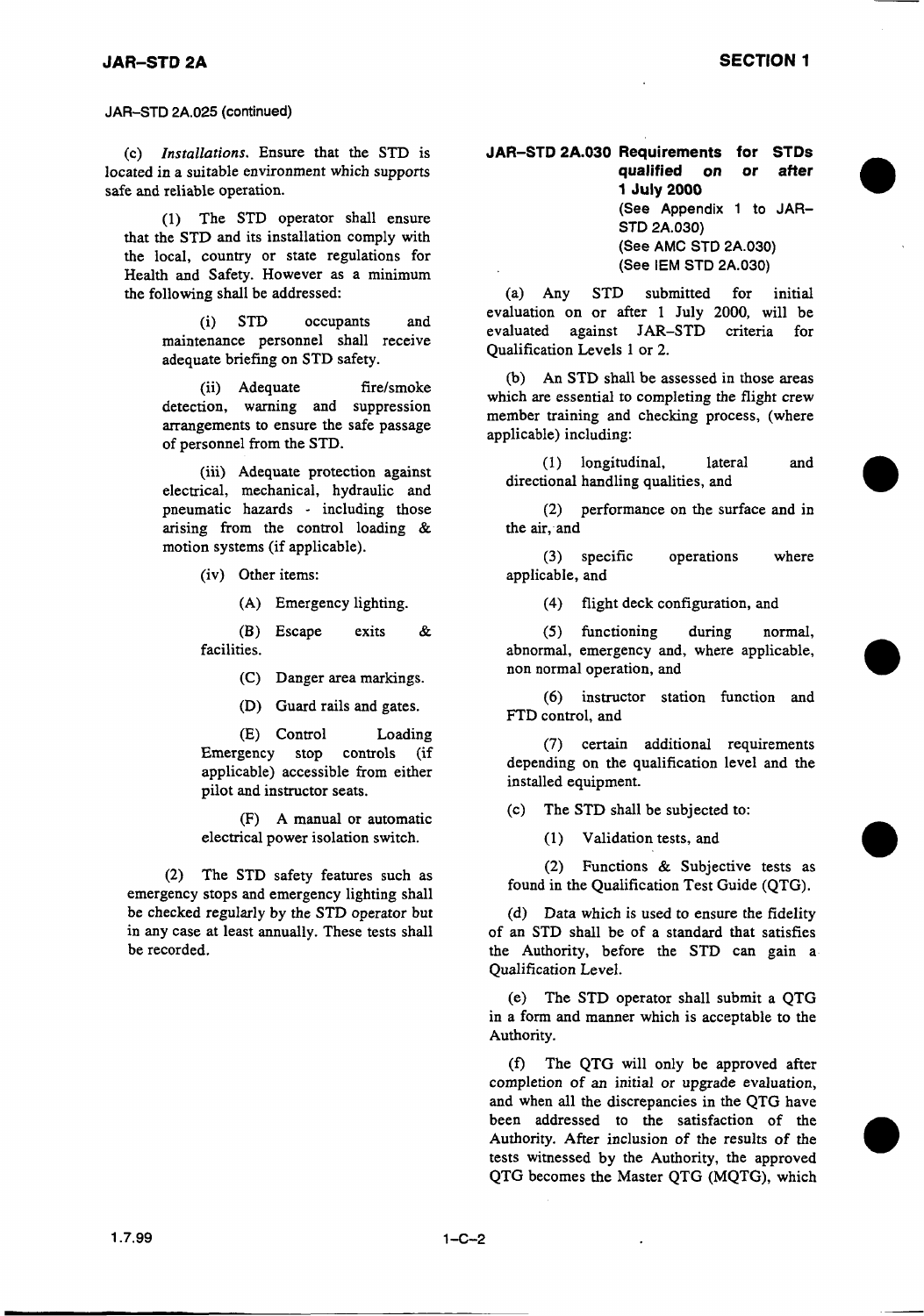## JAR-STD **2A.030(9** (continued)

is the basis for the **STD** qualification and subsequent recurrent **STD** evaluations.

**(g)** The **STD** operator shall:

(1) Run the complete **MQTG**  progressively between each annual evaluation by the Authority. Results shall be dated and retained in order to satisfy both the **STD**  operator as well as the Authority that **STD**  standards are being maintained and,

(2) Establish a Configuration Control System to ensure the continued integrity **of**  the hardware and software qualified.

 $\mathcal{L}$ 

# INTENTIONALLY LEFT BLANK INTENTIONALLY LEFT BLANK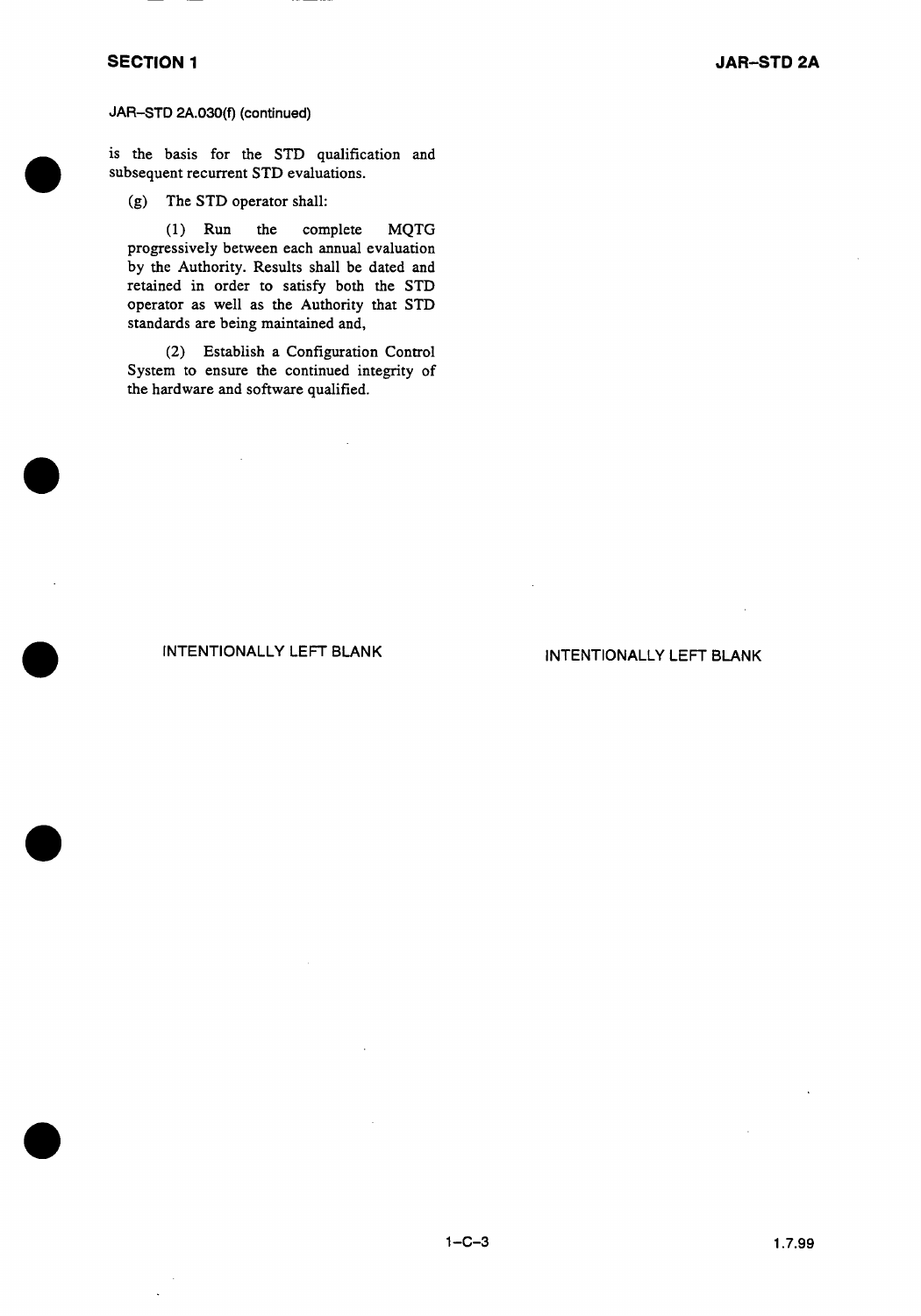#### **Appendix 1 to JAR-STD 2A.030 Technical requirements**

(a) This Appendix describes the minimum technical requirements for qualifying STD Levels 1 and 2.

(b) Each of those levels carries an appropriate technical description and maximum training, checking and testing credits.

(c) The training, checking and testing credits do not imply an automatic level of Approval for any STD user.

(d) Table 1 indicates in broad terms the maximum credits possible for each technical Qualification Level. Specific requirements for the use of the aeroplane or STD is determined by the Authority. Specialised training courses (e.g. **ETOPS,** TCAS, AWOPS, Windshear etc.) require an adequate standard of simulation which will be evaluated by the Authority.

**NOTE:** Certain **STD** and visual system requirements included in this Appendix shalI be supported with a Statement of Compliance (SOC) and, in some designated cases, **an** Objective Test. Compliance statements shall describe how the requirement was met, such as gear modelling approach, coefficient of friction sources, etc.

Where additional equipment including Motion and Visual System has been added to an STD even though not required for qualification, it will be assessed to ensure that it does not adversely affect the qualification of a training device. Any subsequent removal or unserviceability could affect the qualification of the device.

INTENTIONALLY **LEFT** BLANK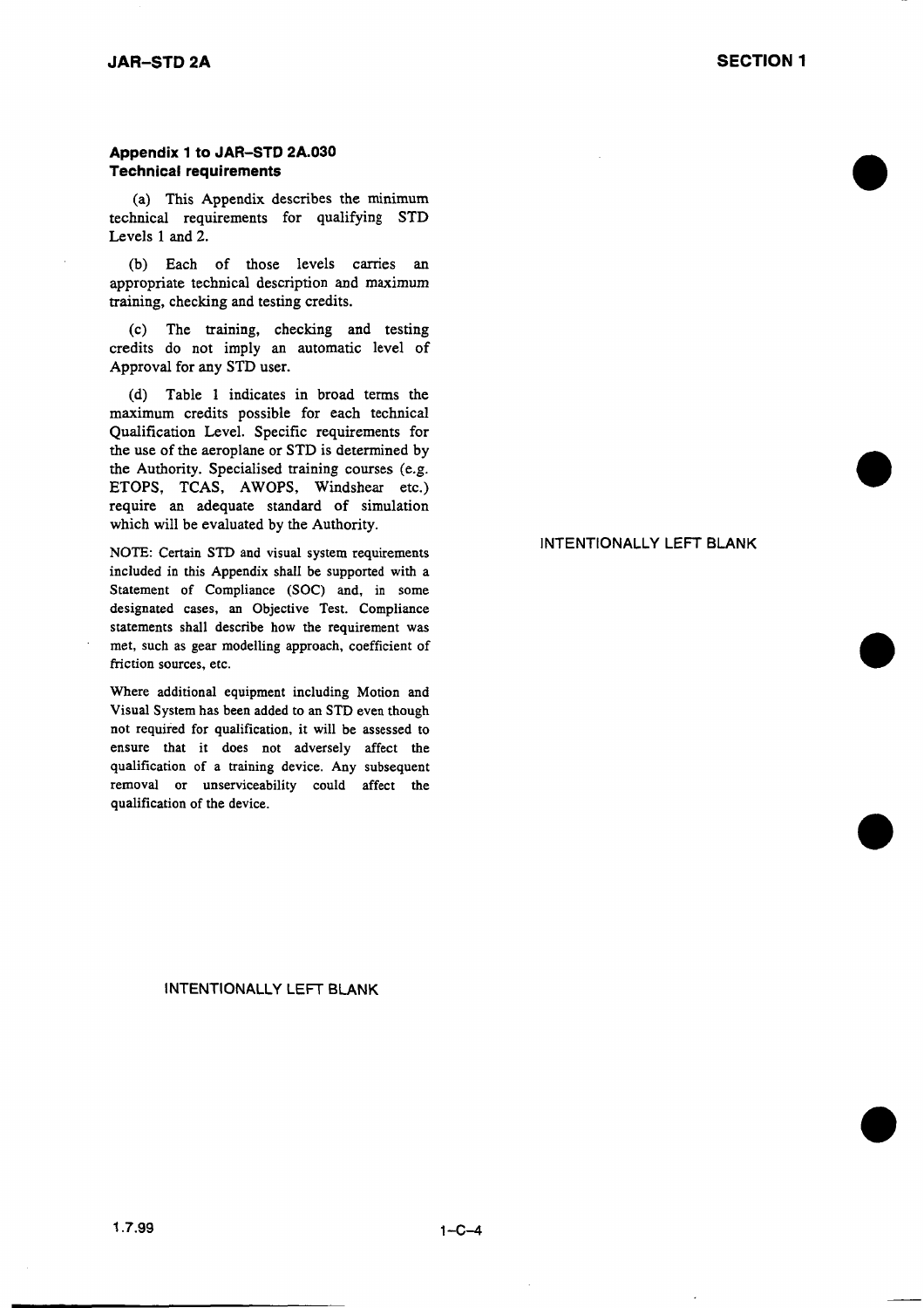$\sim$ 

Appendix 1 to JAR-STD **2A.030** (continued)

| Table 1 - Minimum STD requirements for qualifying JAA FTD level 1 and 2 |
|-------------------------------------------------------------------------|
|-------------------------------------------------------------------------|

| Qualification<br>Level | <b>General Technical Requirements</b>                                                                                                                                                                                                                                                                                                                                                                                                                                                                                                                    | <b>Maximum Credits</b>                                                                                                                                                                                                                                                                                                                                                                                                                                                                                                     |
|------------------------|----------------------------------------------------------------------------------------------------------------------------------------------------------------------------------------------------------------------------------------------------------------------------------------------------------------------------------------------------------------------------------------------------------------------------------------------------------------------------------------------------------------------------------------------------------|----------------------------------------------------------------------------------------------------------------------------------------------------------------------------------------------------------------------------------------------------------------------------------------------------------------------------------------------------------------------------------------------------------------------------------------------------------------------------------------------------------------------------|
| 1                      | Type specific with at least 1 system fully<br>represented<br>Closed or open flight deck<br>(Note: Choice of systems<br>simulated<br>is<br>the<br>responsibility of the organisation seeking approval or<br>re-approval for the course)                                                                                                                                                                                                                                                                                                                   | Suitable for:<br>Selective system<br>management<br>credits (except for pilot manual<br>control<br>handling<br>skills)<br><b>as</b><br>follows:<br>of<br>approved<br>part<br>an<br>conversion/transition course,<br>recurrent training/checking.                                                                                                                                                                                                                                                                            |
| $\overline{2}$         | <b>Type specific</b><br>$\overline{\phantom{0}}$<br>All applicable systems fully represented<br>Closed flight deck<br>Type specific or Generic Flight Dynamics<br>(but shall be representative of aircraft<br>performance)<br>On board Instructor station<br>Significant sounds<br>Control of atmospheric conditions<br>Navigation Data Base (sufficient to support<br>aeroplane systems)<br>Adequate test capability<br>Primary flight controls which control the<br>flight path and be broadly representative<br>of aeroplane control characteristics. | Suitable for:<br>Systems Management Initial and<br>Recurrent training, checking and<br>(except pilot manual<br>testing,<br>control handling skills i.e. those<br>flight manoeuvres executed via<br>the pilots primary flying controls).<br><b>CRM</b><br>Training,<br><b>as</b><br>part<br>оf<br>approved course.<br><b>LOFT</b><br>(Route)<br>and<br>area<br>familiarisation only where at least<br>Level A simulator visual system<br>fitted). (See also Appendix 1 to<br><b>JAR-STD</b><br>2A.030<br>and<br>standards.) |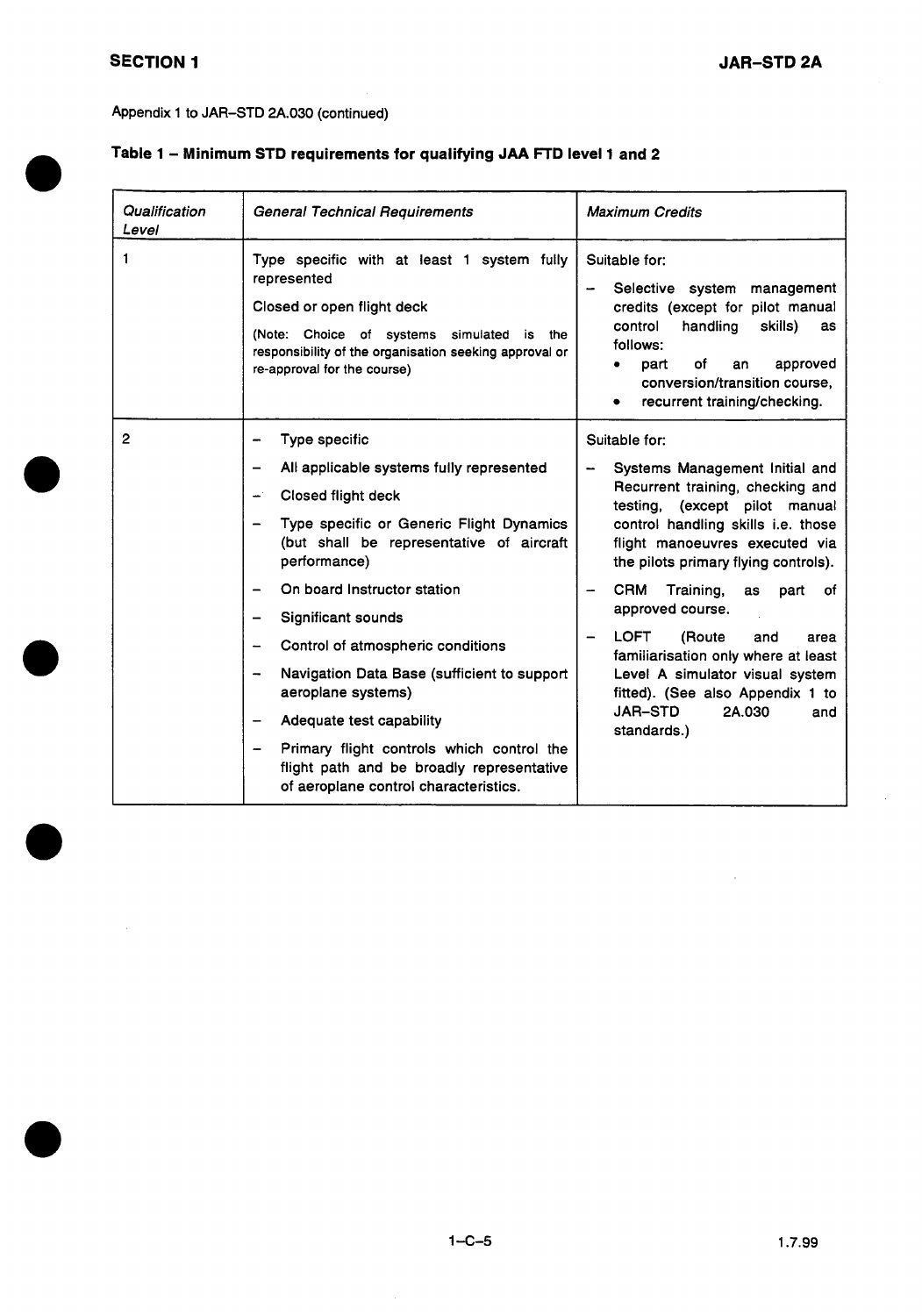#### **JAR-STD 2A.035 Requirements for FTDs approved or qualified before 1 July 2000 (See AMC** STD **2A.035)**

(a) Flight Training Devices approved or qualified in accordance with national regulations of JAA Members States before 1 July 2000 either will be recategonsed or will continue to maintain their approval under the Grandfather Rights provision, in accordance with JAR-STD 2A.035(c) and JAR-STD 2A.035(d).

(b) Recategorised STDs will be qualified in accordance with JAR-STD 2A.030.

(c) Flight Training Devices that are not recategorised but that have a primary reference document used for their testing may be qualified by the Authority to an equivalent JAR-STD Qualification Level, either **1G** or 2G. These Qualification Levels refer to similar credits achieved by JAR-STD 2A Level 1 and 2.

(1) To gain and maintain an equivalent Qualification Level, these Flight Training Devices shall be assessed in those areas which are essential to completing the flight crew member training and checking process, including:

> (i) Longitudinal, lateral and directional handling qualities (where applicable);

> (ii) performance on the ground and in the air;

> (iii) specific operations where applicable;

> > (iv) flight deck configuration;

(v) functioning during normal,<br>abnormal, emergency and, where emergency and, where applicable non normal operation;

(vi) instructor station function and STD control, and

(vii) certain additional requirements depending on the Qualification Level and the installed equipment.

**(2)** The STD shall be subjected to:

(i) Validation Tests, and

(ii) Functions and Subjective Tests.

#### **JAR-STD 2A.035** (continued)

**e** (d) **STDS** that are not recategorised and that do not have a primary reference document used for their testing shall be qualified by special arrangement.

(1) Such STDs will be issued with Special Categories.

(2) These STDs shall be subjected to the **same** Functions and Subjective Tests referred to in JAR-STD  $2A.035(c)$  (2) (ii).

(3) In addition any previously recognised Validation Test shall be used.

# **JAR-CTD 2A.040 Changes to aualified e STD 2A.040 Changes to qualified**<br>**extra STDs**<br>(a) *Requirement to notify major changes to*

an STD. The operator of a qualified STD shall inform the Authority of proposed major changes such as:

(1) Aeroplane modifications which could affect STD qualification;

(2) STD hardware and/or software modifications which could affect the handling qualities, performances or system (2) STD hardware and/or software<br>modifications which could affect the handling<br>qualities, performances or system<br>representations;

- (3) relocation of the STD, and
- **(4)** any deactivation of the STD.

**NOTE:** The Authority may complete **a** special evaluation following major changes or when an **STD**  appears not to be performing at its initial Qualification Level.

(b) *Upgrade of an STD.* An STD may be upgraded **to** a higher Qualification Level. Special evaluation is required before the issue of a higher level of qualification.

(1) If an Upgrade is proposed the STD operator shall seek the advice of the Authority and give full details of the modifications. If the Upgrade evaluation does not fall upon the anniversary of the original qualification date, a special evaluation is required to permit the STD to continue to qualify even at the previous level.

(2) In the case of an STD Upgrade, **an**  STD operator shall run all Validation Tests for the requested Qualification Level. Validation Test results offered in a test guide for previous initial or Upgrade evaluation shall not be used to validate STD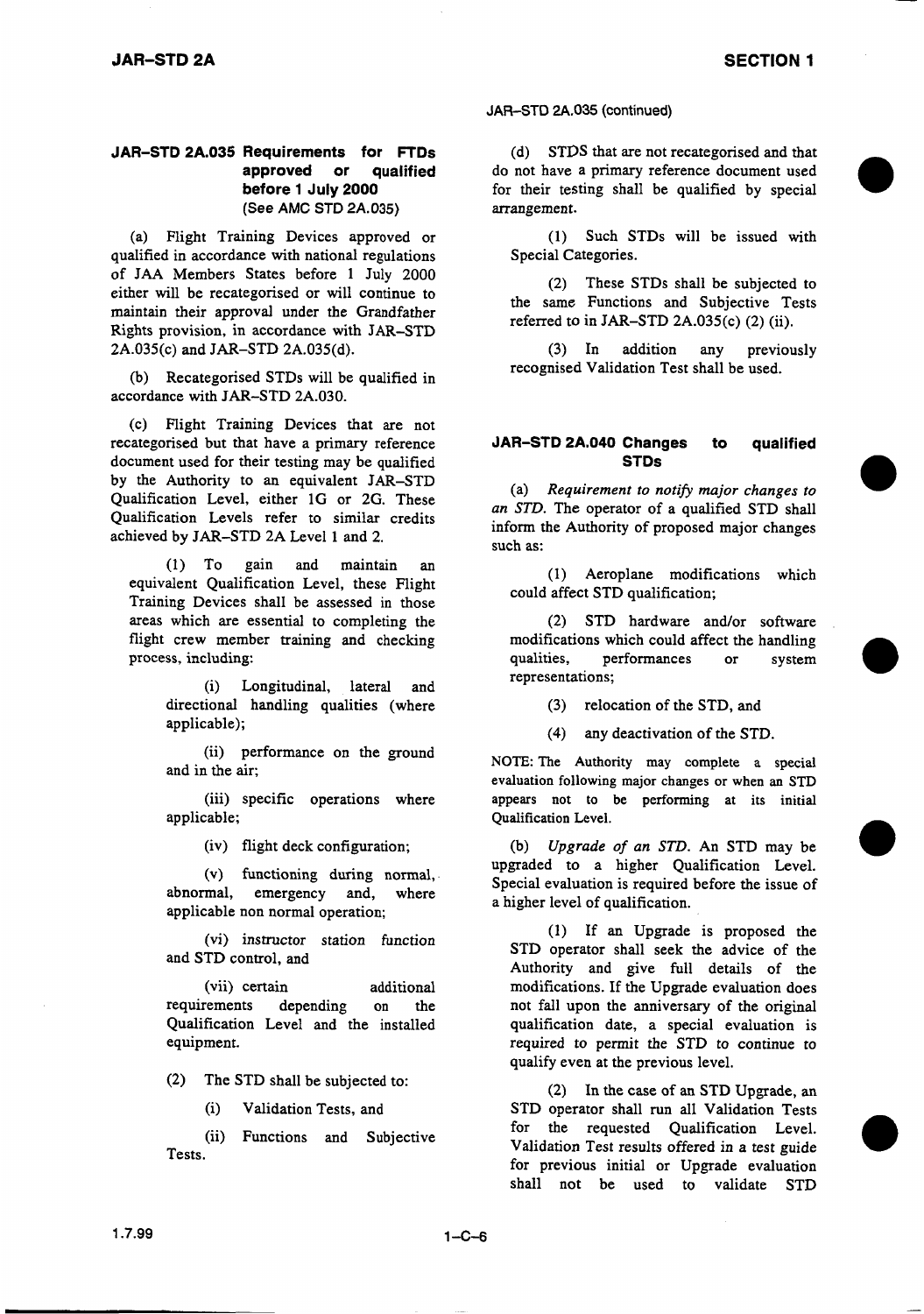-

### JAR-STD 2A.O40(b)(2) (continued)

performance in a test guide offered for a **a** current Upgrade.

#### (c) *Relocation* of *an STD*

(1) In instances where an STD is moved to a new location, the Authority shall be advised before the planned activity along with a schedule of events related thereto.

(2) Prior to returning the STD to service at the new location the STD operator shall perform at least one third of the Validation Tests (if any) and, Functions and Subjective Tests to ensure that the STD performance meets its original qualification standard. A copy of the test documentation shall be retained with the STD records for review by the Authority.<br>
(3) At the discretion of the Authority,

the STD shall be subject to an evaluation in accordance with its original JAA qualification criteria.

(d) *Deactivation of a currently qualified STD* 

(1) In the event an STD operator plans to remove an STD from active status for prolonged periods, the Authority shall be notified and suitable controls established for the period the STD is inactive.

The STD operator shall arrange an **(2)**  understanding with the Authority to ensure that the STD can be restored to active status at its original Qualification Level.

### **JAR-STD 2A.045 Interim FTD qualification**  (See AMC STD 2A.045) (See **IEM** STD 2A.045)

In case of new aeroplane programmes special arrangements shall be made to enable **an** interim Qualification Level to be achieved.

Requirements, details relating to the issue, and the period of validity of an interim Qualification Level will be decided by the Authority.

#### **JAR-STD 2A.050 Transferability of FTD qualification**

(a) When there is a change of STD operator, the new STD operator shall advise the Authority in advance in order to agree upon a plan of transfer of the STD.

(b) At the discretion of the Authority, the STD shall be subject to an evaluation in accordance with its original JAA qualification criteria.

(c) Provided that the STD performs to its original standard, its original Qualification Level shall be restored.